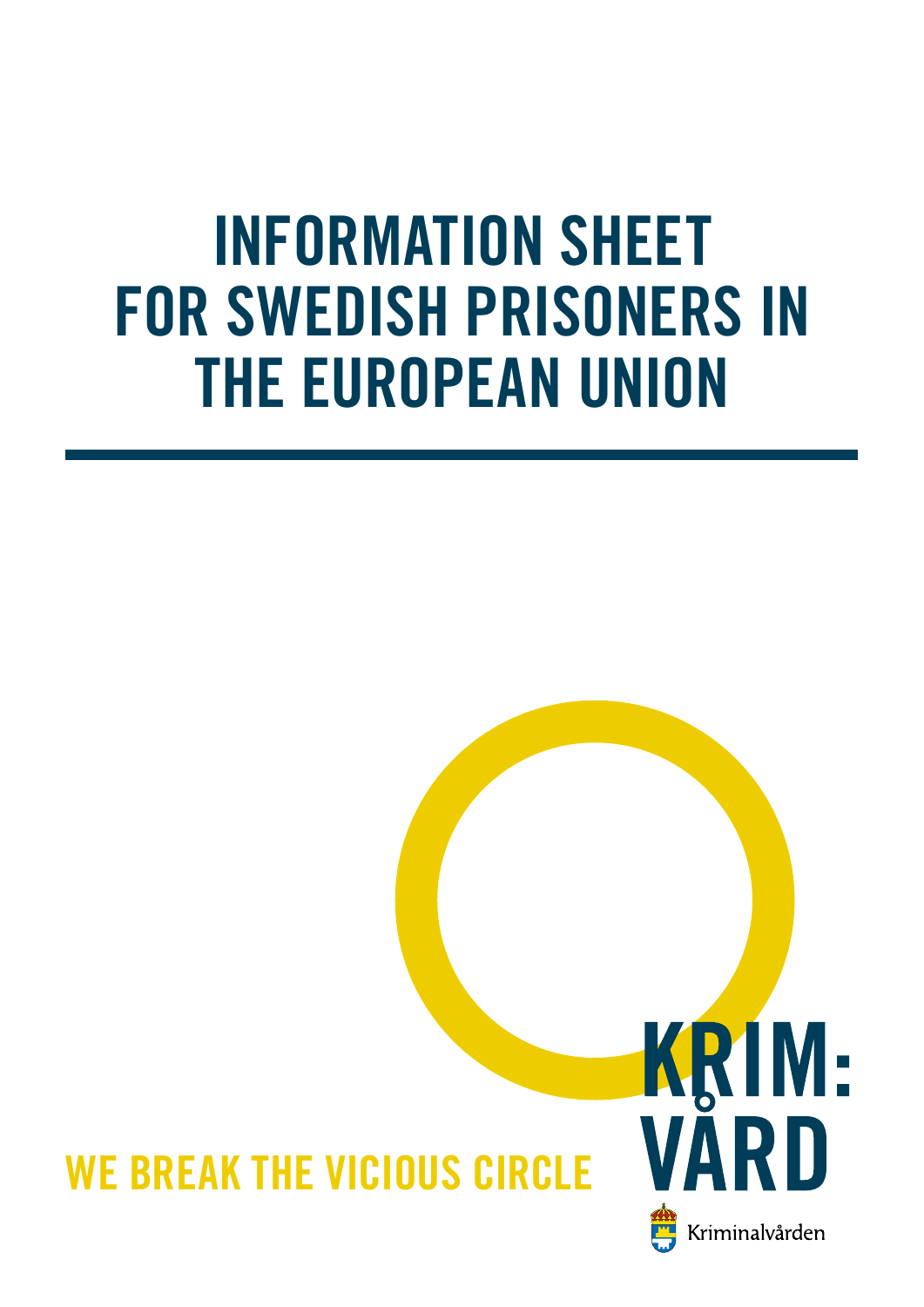This information sheet is designed to give you an overall understanding of the prison system in Sweden. Each prison will have specific differences for example there might be different work opportunities, but this should give you a bit of background information to the sort of support you can expect if you are a Swedish national, looking to transfer back to Sweden.

## 1. WHEN YOU ARRIVE AT THE INSTITUTION

The first thing that happens when you arrive at an institution is that you are registered. On registration, you will receive all the clothes you will need at the institution. You are not allowed to use your own clothes. The institutions allow you to take certain private things to your room, for example photos.

#### Information

After you have registered you will be taken to your unit and your room. The room is also called a cell. There you will be given information on everything you need to know during your time at the institution. You are usually allowed to make a first phone call to someone close to you to say that you have arrived at the institution. You will also be given a special contact person who is one of the warders on the staff. The contact person is the person who handles whatever needs to be dealt with during your time in prison. The contact person is also the person who prepares you for the time when you are released.

## 2. VISITS

As an inmate at an institution, you are entitled to receive visits.

#### Who is allowed to visit me?

Family, relatives and friends may visit you. Each visitor must be approved by the institution. The institution checks for example whether the visitor has committed any crime and is on the criminal register.

#### Can my children visit me?

 Visitors under 18 are welcome to visit provided they have written permission to do so from the person who has custody of them. Normally they must be accompanied by an adult.

#### How do I arrange a visit?

The person who is to visit you must first supply personal details to the institution. The institution will check who the visitor is and whether for example he/ she is on the criminal register. The visitor will receive a letter at home stating whether approval has been granted and specifying the permitted visiting times. The visitor may then ring the institution to book a

time. You can find the visiting hours for the institution by checking the institution's website.

#### What are the visitors allowed to bring?

Institutions vary in what they allow visitors to bring. Contact the institution you intend to visit to find out the details of what is permitted. Food and drink are usually prohibited. Books and newspapers and money are usually allowed.

#### What happens at a visit?

The visitor must be able to show proof of identity. The visitor can be searched before the visit. . Sniffer dogs may be used when the visitor is being searched. You yourself will be searched before and after the visit.

#### Further information on visits

Visitors may come at special visiting times. The visiting time lasts for an hour or a couple of hours. Visitors who come from further afield may visit you for half or a whole day. At closed institutions you may meet the visitor in special visiting rooms. At some large institutions there are special visiting apartments where you can be with your family for longer periods. Most closed institutions have child-friendly visiting rooms.

Sometimes staff remain present and supervise proceedings throughout the entire visit. This happens when the institution staff feel there might be a security risk with the visit. In such cases you and the visitor will not be allowed to touch each other.

## 3. LEISURE ACTIVITIES

You will have opportunities for suitable leisure activities during your time in prison. This is stipulated in law. What you are allowed to do in your leisure time largely depends on the institution at which you are held. The older, closed institutions offer the least in terms of leisure activities. At the new, open institutions there is more to do.

#### Games, exercise and sports

Most institutions have billiards, table tennis and darts in the places where the inmates are allowed to congregate. There are usually facilities for working out and doing strengthening/keep fit exercises. Many institutions have indoor facilities for ball games or table tennis or outdoor football pitches made from asphalt, grass or gravel.

#### Nature and culture

Many institutions have libraries where you can borrow books from municipal or city libraries. Sometimes the institution might show a film on a screen or on the institution's own TV.

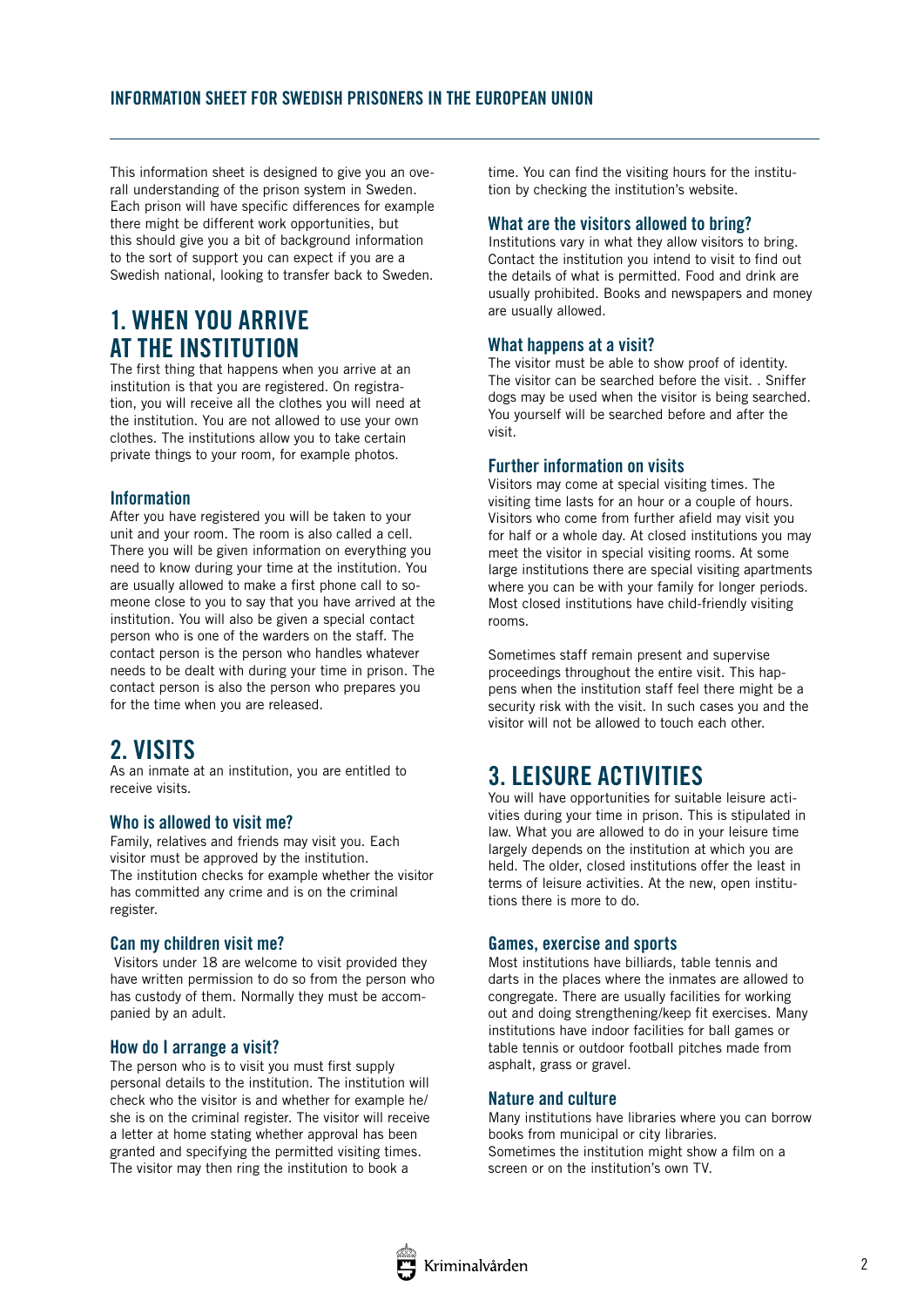The church arranges meetings and there are courses in, for example, cookery, guitar playing and exercise or keep-fit. Sometimes associations come and arrange meetings.

#### Outdoor activities

If you are at a closed institution, there are few opportunities for outdoor activities. You may be allowed out at least 1 hour a day.

## 4. MONEY AND FINANCE

#### Money from the National Prison and Probation Service

When you are in prison, you receive money for the work you do there. The current rate is around SEK 13 per hour.

## 5. DRUGS

At the institution you are not allowed to possess or use alcohol, narcotics or other drugs. Nor are you allowed to use medicine that has not been prescribed for you by a doctor. If you use alcohol or drugs, it may mean that a conditional release is granted later than might otherwise have been the case. A conditional release is where you are released earlier than the original term of your sentence. If you are in possession of narcotics at the institution, you may be reported to the police as this is a crime. Those who visit you may not bring with them alcohol or drugs for you. The medicines you need will be given to you by a nurse or other member of staff at specified times each day.

## 6. CHECKS AND SECURITY

When you are at an institution, the staff will carry out checks on you and do whatever is necessary each day to ensure security at the institution. The number and degree of security checks carried out depends on the institution you are held at.

Here you can read about the different sorts of checks and security measures that are common at the institutions.

#### Locking in

At certain times you will be locked in your cell. At closed institutions you are usually locked in at 8 pm . At open institutions you are usually locked in at 10 pm.

#### Searches

The staff will search you and your cell. They may do this several times a day. They will check to ensure that you do not have anything that is forbidden at the institution. The most common search that you will experience is a superficial body search. Here the staff

will feel over your clothes and they also have the right to feel what you are carrying in your pockets. Sometimes the staff carry out more detailed searches if, for example, they suspect that you have something on you that is forbidden. Sniffer dogs may be used with all the different types of searches. The staff normally always search you when you are to move to another place at the institution or if you are to go outside the institution. You will be searched before and after receiving visits. The person visiting you can also be searched. A sniffer dog may also be used here.

#### Urine sample and other tests

You are not allowed to have or drink alcohol or to have or use narcotics at the institution. You may have to supply a urine sample so that the staff can check that you are following the rules with regard to alcohol and narcotics.

#### Checks on letters

The institution has the right to check private post sent to you. When the post is checked, the staff tape the envelope closed again. When you receive the letters, the staff will say if they have checked them. The institution has the right to withhold letters if they contain something that might be dangerous to other people's lives or health or if they might disturb the order or security at the institution.

#### Isolation/solitary confinement

The institution has the right to place you in solitary confinement if, for example, you are violent. Solitary confinement means that you will be locked in a cell for the whole day (and night) apart from other inmates. Solitary confinement is also called isolation.

#### Other checks and security

When, for example, you are to visit the hospital, you may have to wear handcuffs. The staff may monitor your visits and listen to your telephone conversations. The staff may also supervise your periods of absence.

## 7. TELEPHONE AND LETTERS

When you arrive at the institution, you are normally allowed to make an arrival call, a first telephone call to someone close to you. If you wish to make more calls, you need a special permit. The Swedish Prison and Probation Service has devised a special telephone system for inmates of institutions.

#### Telephone permit

When you wish to ring a family member or friend, you have to ask for a telephone permit. The institution checks the telephone number you wish to ring. The institution can say no if the check shows that your telephone call might be a security risk for the institu-

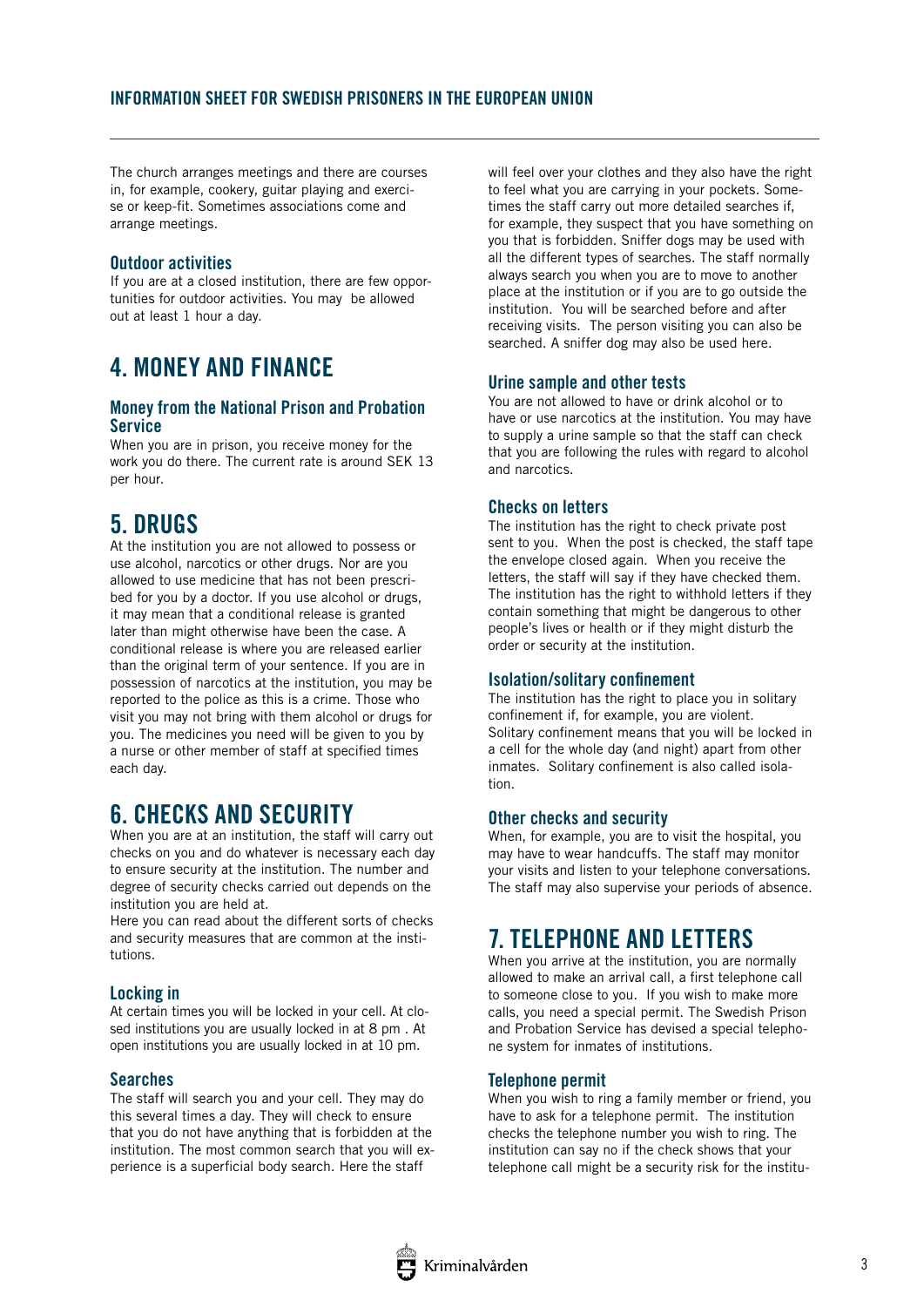tion or might make it more difficult for you to go back into society. You usually only receive permission to ring to a landline. You may therefore not be allowed to ring someone who only has a mobile phone. You may be allowed to ring abroad but closed institutions also check telephone numbers abroad. You must have a special payment card or telephone card to be able to ring. You can purchase the card at the institution. You must therefore pay for your private calls yourself. The institution can pay for your calls to authorities, for example social services or the probation service. You are not allowed to have your own phone at the institution.

#### **Letters**

When you are at an institution, the staff may open and sometimes even read through private letters that arrive for you as well as letters that you send. Letters to Swedish lawyers or letters to authorities are not opened. The letters are checked to ensure that they do not contain anything that is forbidden.

## 8. RELIGION AND FAITH

All inmates are entitled to pursue their faith or religion and to follow the dictates of that faith while they are in prison. It makes no difference which particular faith the inmate follows.

#### Prison chaplains

Most institutions have a priest from the Swedish Church and a pastor from a free church. At the larger institutions there may be priests from the Catholic Church and the Orthodox Church, Muslim imams, lay workers or parish assistants. These usually hold religious services and other meetings. The larger institutions have special chapels or special rooms for worship or for religious meetings.

#### Nav, the council for spiritual welfare

Each institution has a council for spiritual welfare called Nav. This is a group which is responsible for the spiritual welfare of the inmates, in other words it aims to help those in prison with, for example, questions about faith and the meaning of life. Nav includes prison chaplains and others. The Christian Council of Sweden trains prison chaplains so that they are specially geared to ministering to the spiritual needs of prisoners.

## 9. HEALTHCARE

There is usually a nurse at the institution. You are entitled to meet the nurse when you arrive at the institution and thereafter as the need arises. Doctors visit the institution at specific times. If you are ill, you will receive the care which the doctor prescribes

for you. If necessary, you may receive care outside the institution, for example at a health centre. You may also stay in hospital for short or long periods of time... When you are in prison, you are entitled to acute dental care. This is if you have toothache and need immediate dental treatment. You are entitled to basic dental care. Standard care is available with check-ups and repair of cavities. To receive basic dental care, you must have a sentence of 3 years or more.

## 10. OCCUPATIONAL ACTIVITIES

Occupational activity is compulsory at all institutions. This means that you must do something. Compulsory occupational activity also means that you must do something to earn the money you are entitled to when you are at the institution. The law stipulates how much money you are entitled to receive. The current rate is around SEK 13 per hour. There are various activities you can choose:

- Work
- Study
- Programs

#### Work

The work might involve assembling things for a factory or packing things. You can work in an engineering workshop, or help maintain the institution through joinery work or washing and cleaning. At some institutions you can both work and train, for example a training course run by Arbetsförmedlingen.

#### Study

Practically all institutions have study facilities. You can study subjects from compulsory basic school level and upper secondary school level. You can also study at university through distance learning, in other words you study at the institution but you are a registered student at a university. Many inmates work and study at the same time.

#### Programs

A number of programs provide treatment and help with alcohol or drug problems. There are also programs geared to helping you with the specific problems that caused you to offend.

## 11. LEAVE OF ABSENCE

During the time you are at the institution, you can be granted periods of absence. You may be granted leave of absence from the institution for a short period of time and then return. There are two types of absence: normal leave of absence and special leave of absence.

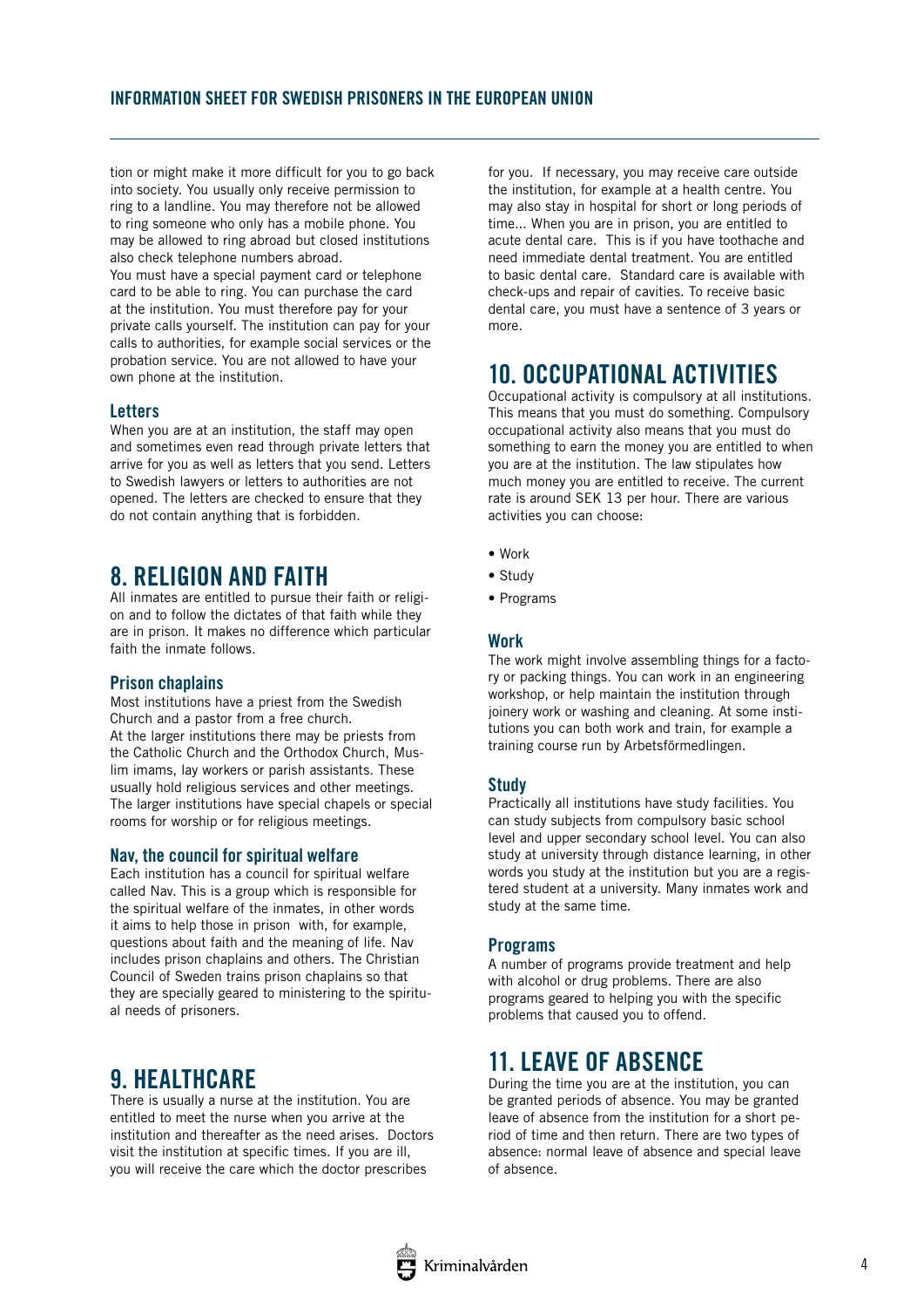#### Normal leave of absence

Normal leave of absence is to enable you to maintain contact with your family and your life outside the institution, for example so that you can meet friends or look for work. Before being granted your first leave of absence, you must have completed a certain proportion of your sentence, in other words, the time you have been sentenced to spend in prison

You must served a quarter of your sentence before you are allowed your first leave of absence. The institution will also check to ensure that it is appropriate for you to be granted leave of absence. It is not an automatic certainty that you will be granted leave of absence after the periods specified in the regulations. The institution's investigation may show that there is a risk that you will abuse your leave of absence, in which case they may say no to your request for leave. With normal leave of absence the periods of time can vary in length. Your first period of absence by yourself may only last a few hours. After this the periods may become longer and longer but they never exceed 3 days and 3 nights.

#### Special leave of absence

The aim is for you to make the most of the times when you are granted normal leave of absence. However, if there is something which simply cannot be dealt with through normal leave of absence, you may be granted special leave of absence. A typical case might be if a close relative becomes seriously ill and is in hospital. One special kind of leave of absence is called respite leave. This may be granted if you are sentenced to a long period in prison. The earliest time that you may be granted respite leave is 2 years after the day you were first taken into custody. After this you may receive respite leave once a year. During respite leave you are accompanied by staff who supervise you and the period of leave usually lasts 4 hours.

#### Checks and supervision

The institution may decide that you are entitled to leave with supervision. This may be granted if the institution believes there is a risk that you might abuse your leave of absence

but that you nevertheless need to have the time off. With supervised leave staff from the institution follow you during your period of leave. When you are alone on leave, the institution always draws up a plan of leave with you. You must follow the plan and there are always rules that you must follow. For example, the institution must be able to call you when you are on leave. A common rule is that you are not allowed to drink alcohol.

#### Implementation plan

The institution prepares for your release by drawing up a plan for the period of your sentence at the prison. This is your implementation plan. The institution carries out a thorough study of your life in terms of: What is your financial situation? Do you have any debts? Which schools have you attended? Do you have any family? Are you an alcohol or substance abuser? Do you have somewhere to live?

You and your contact person use the implementation plan to see what you want to do while you at the institution. You might make contact with the enforcement service so that you can pay off your debts. You might speak to the study director so that you can undertake compulsory school level education. You might contact the employment office to find out, for example, if there is a course in welding.

#### Progress meeting

Institutions have treatment-planning conferences. These are meetings where you and your contact person check how things have gone since the last meeting in terms of the implementation plan. Various other people might be present at the planning conference. These might include the prison inspector at your institution, work supervisor, employment officer, someone from your family or a priest.

When the time for your release approaches, you and your contact person increase your preparations. It may now be time to contact the social services in your home area to ensure that you will have money when you come out. If you have been granted a conditional release, you will be put in contact with the probation service when you come out. This might provide you with a probation officer, a person who will stay in contact with you to ensure that you do not re-offend. The probation officer will be your support and will also help you with contacts and other assistance that you might need.

### 12. APPEALS

When you are at the institution, the National Prison and Probation Service will make many decisions about you. They may, for example, refuse to allow you to have a personal stereo or they may decide to move you to another institution. The National Prison and Probation Service must always decide as stipulated in the Penal Care Act and other laws, for example the Secrecy Act.

If you think that the National Prison and Probation Service have made a wrong decision, you have the right to appeal against what they have decided. You may write and complain about what you feel is wrong. Write to the National Prison and Probation Administration. If you wish to appeal against what the National Prison and Probation Administration has decided, you should write to Förvaltningsrätten